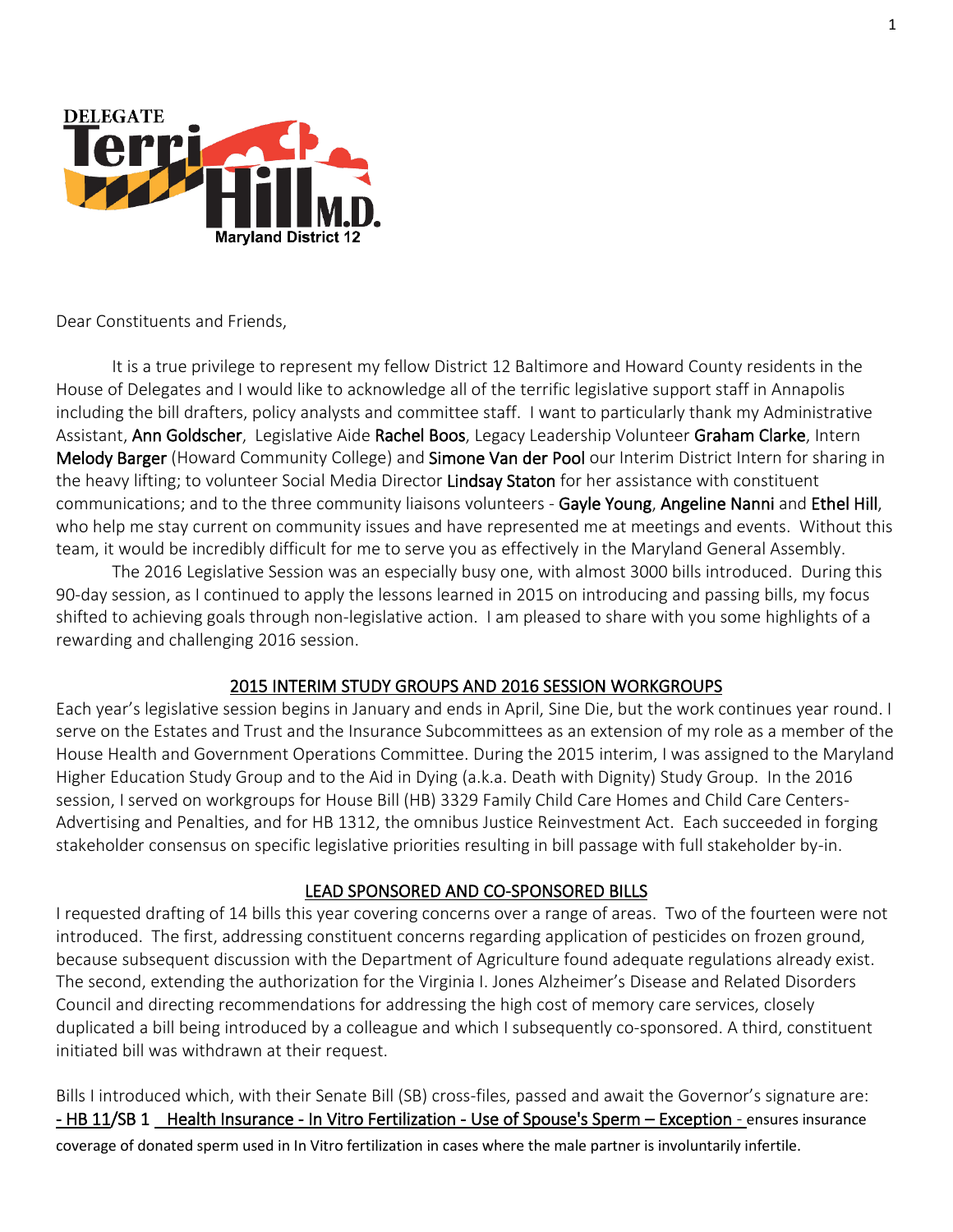Several of my bills resulted in non-legislative action with either a resolution to the problem having been found during discussion of the bill with proponents and opponents, or with the development, in coordination with the responsible agencies, departments and interested stakeholders, of work groups that will work over the interim to achieve the bills' intended goals through effective policy, regulatory or other means and will, hopefully, eliminate the need for legislative action. These bills and the alternative actions are:

- HB416 Health Care Decisions Act - End-of-Life Decision Planning Informational Booklet - I am working with the Attorney General's Office of Consumer Affairs office, building on their resources on Advanced Directives and Living Wills, to develop a comprehensive information resource for end-of-life planning and decision making considerations and options.

- HB677 Family Law - Child Support - Age of Majority - Postsecondary Education - Based on the large amount of interest this bill garnished and the wide impact of the problem the bill attempted to address, I've requested the Department of Human Resources, when re-evaluating Child Support Guidelines later this year, to specifically address the question of shared responsibility between custodial and non-custodial parents with respect to financial dependency of young adult during their post-secondary education years. By enacting legislation this year increasing to age 26 the maximum age that children of law enforcement officers are eligible to receive death benefits, the General Assembly and Governor acknowledged that financial independence from parents can no longer be assumed to occur at 18. I'm asking the new Guidelines from DHR to take this into account.

- HB 865 Health Insurance - Motor Vehicle Modifications for Permanently Wheelchair Dependent Individuals – Coverage - The amended legislation, rather than mandate insurance coverage of vehicle conversion to facilitate full mobility independence for ambulatory disabled Marylanders as originally drafted, required a study be done to determine the number of people affected and to define the obstacles and identify solutions to their achieving full mobility. With the Maryland Department of Education Division of Rehabilitation Services, Maryland Department of Disabilities, and a consortium of stakeholders in the service and business communities we have begun working on the problem and committed to moving ahead to achieve the objectives and goals of the bill.

- HB 1100 School Counseling Program - Counseling Services - Requirements - The purpose was to address the lapse in receiving needed behavioral health services over summer break for the group of students who receive such services through the school system. Continuity in providing these services would lead to better outcomes. I will be working with school administration, counseling and behavioral health professionals during the interim to better define the students intended to be helped and the specific professionals that would be affected, and to address costs, liability and labor contract concerns. I hope to successfully re-introduce the bill next session. - HB 1114 State Board of Physicians - License Renewal - Grace Periods - The State Board of Physicians agreed to increase the number of notices sent to each physician during the month in which their license is set to expire. They are also currently updating their Information Technology system and believe the resultant improvements in their tracking and notification processes will help to ensure improved awareness of license expiration date and all but eliminate inadvertent lapses in licensure and consequent lapses in delivery of patient care.

The following bills received no action and, like many pieces of important legislation, may require some years to develop adequate support for passage.

- HB 388 Circuit Court Judges - Election, Qualifications, and Term of Office - This was one of a several bills supported by the Judiciary which sought to end contested elections for Maryland Circuit Court Judges as a means of better assuring judicial integrity and insulating the judiciary from influence. This is an issue of significant debate and I will re-evaluate it and similar legislation and consider its re-introduction.

- HB 408 Commission to Study Legislative and Congressional Districting - In the bill's amended form HB 408 sought to address Maryland's status as the most gerrymandered state by establishing the Legislative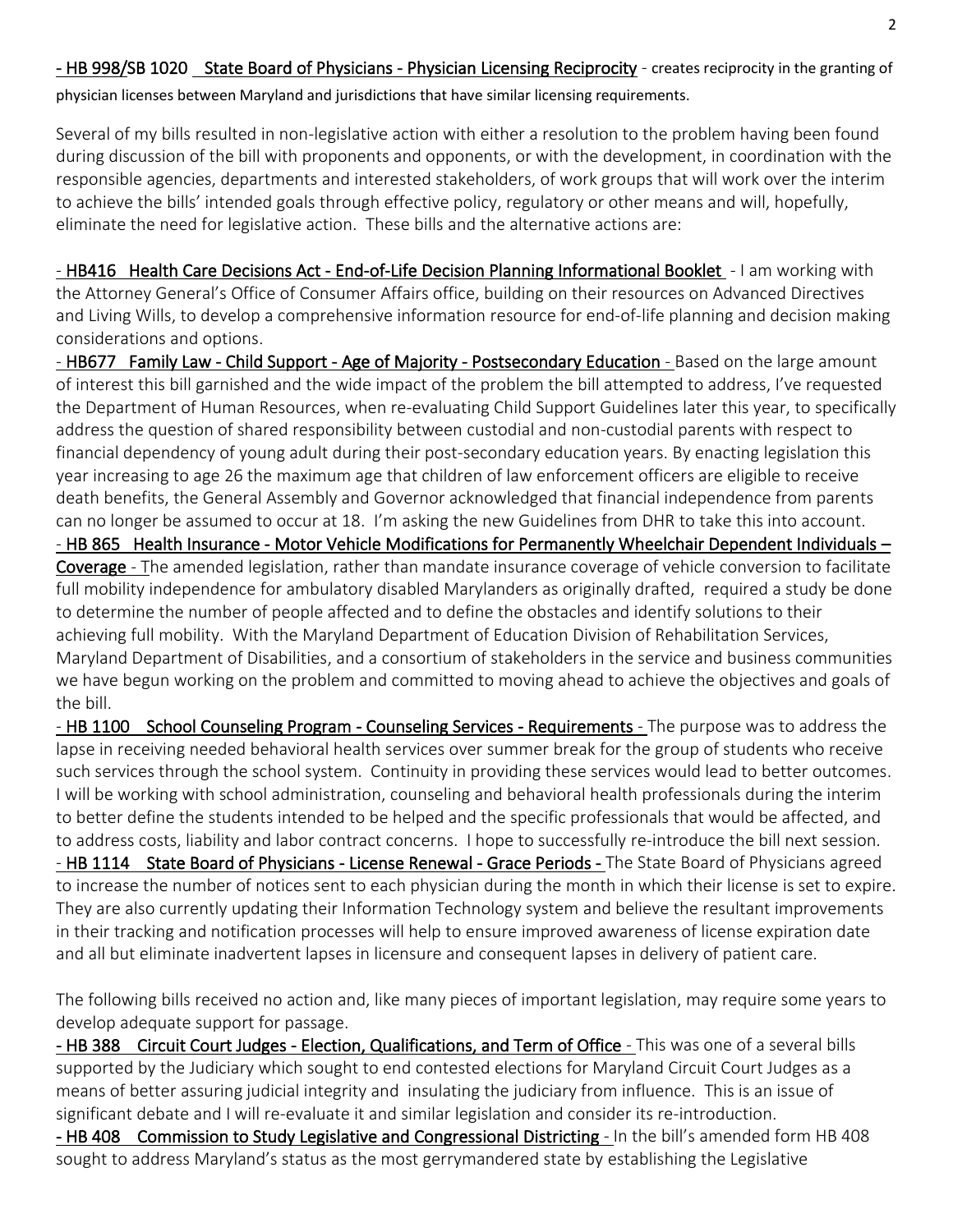Redistricting and Apportionment Commission to draw new legislative districts based on the recommendations of the Governor's Maryland Redistricting Reform Commission and establish The Commission to Study Congressional Districting to study and develop recommendations for redrawing Maryland's Congressional Districts in partnership with other states of opposite political party leanings. Commission representation was to be include non-partisan and politically unaffiliated members as well as representatives of both major political parties.

- HB1117 Environment - Mattress Stewardship Program - As heard before the committee, the amended bill to establish a task force to make evaluate mattress stewardship programs established elsewhere and to recommend a plan for Maryland to manage and reduce the large number of mattresses and box springs that are discarded and sent to landfills. They would explore the efficacy of a robust mattress recycling policy as a catalyst for job creation and employment opportunities particularly for the homeless, disadvantaged youth, exoffenders, the disabled, and others for whom job opportunities are otherwise limited. The recommended plan would define waste reduction goals over a definite period of time and promote development of mattress recycling businesses prioritizing private and nonprofit sector participation.

### DISTRICT 12 LEGISLATIVE IMPACT AND BOND BILLS

The General Assembly amended the State Capital Budget to allocate \$15 million (\$7.5million each from the Senate and the House) through bond bill matching funds for local projects. Despite a tight budget, I am pleased that Senator Kasemeyer, Delegate Ebersole, Delegate Lam and I were able to secure funding this year for the following projects in our district:

*Arbutus Volunteer Fire Department* - \$130,000 to renovate its membership and meeting.

**Community Action Council of Howard County** - \$300,000 for its Food Bank Facility Expansion.

*Good Shepherd Services* - \$100,000 to expand their Life Skills Training facilities.

*Howard County Conservancy* - \$250,000 to renovate and expand the Environmental Education Center **Vantage House Retirement Community** - \$69,000 towards facility renovations

### SESSION HIGHLIGHTS

Budget - The General Assembly passed the Governor's budget with shifts in funding shifts to assure adequate priority funding for education, health, jobs, and transportation.

Capital Budget - the legislature was able to meet funding priorities within the Governor's requested\$995 million limit. The House added an additional \$51 million to the Governor's \$280 million for *School Construction* to address significant needs due to aging infrastructure and increasing enrollments. The \$420 million budget for *Higher Education* includes \$60 million for community colleges and \$80 million for future years. *Other Funding Priorities* addressed include \$442 million for environmental initiatives, \$68 million for health and human services, \$120 million for housing (all sources) and \$2.5 million additional funding for Rental Housing Works (\$12.5 million total).

Operating Budget - As one of only nine states with a *Triple A bond rating*, maintained for over 50 years since the rating system's inception through conservative management of financial operations, Maryland continues to be an excellent steward of taxpayer money. For the third year in a row - spanning two different administrations - the budget has *no new tax increases*. *Healthcare funding* increases by 4.4%, including increases for providers of developmental disability programs and c*ollege tuition increases* are capped at 2%;

*K-12 education* is fully funded; and \$19 Million is included for nine counties needing additional support for *teacher pension funding*.

This year's balanced budget fully eliminates the \$2 billion structural deficit left by the Great Recession, leaves a \$415 million cash balance plus \$1 billion in the Rainy Day Fund (a total of nearly \$1.5 Billion in cash) and keeps us on schedule meeting our State pension obligations.

### Noteworthy Legislation Passed

.

 *HB 1312: Justice Reinvestment Act* - makes data driven changes in our criminal justice system shifting focus and resources to address underlying behavioral health problems of non-violent offenders and decrease recidivism.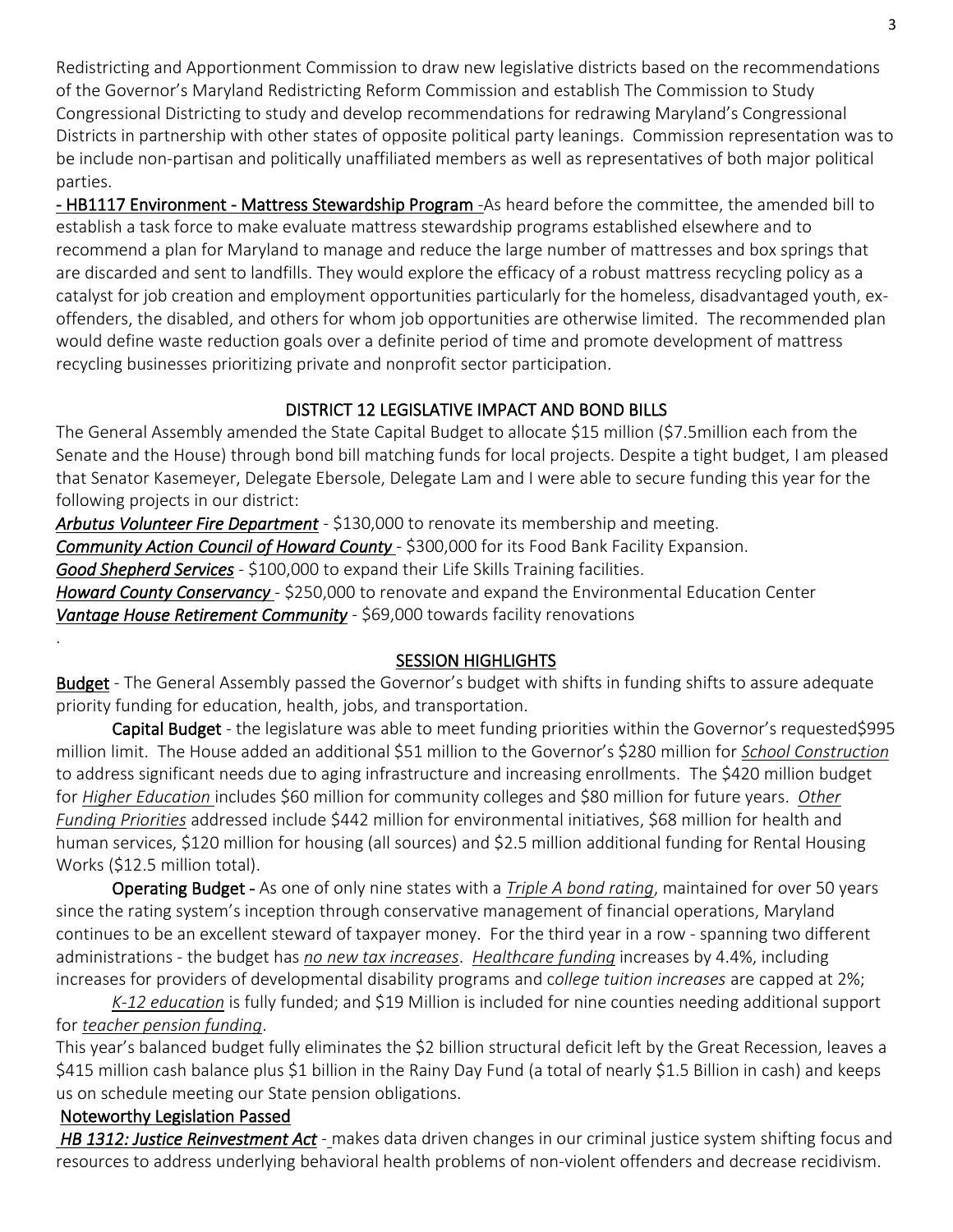*HB 437: Physician Drug Monitoring Program (PDQM*) - to help decrease the abuse of narcotics and attack the heroin problem, directs physicians and pharmacists to register with the PDQM and to query it regarding a patient's prescription drug history before prescribing or dispensing opioids and other addictive medications. *HB1003: Equal Pay for Equal Work* - bans wage/salary and work conditions discrimination based on sex or

gender identity.

HB 1014 & HB 1015: College Affordability and Student Loan Refinancing - includes income based State match of \$250 per student or \$2500 deduction for 529 Plan contributions, Student Loan Debt Relief Tax Credit and studies of financial aid programs and of public college loan refinancing programs here and in other states, including the possible role of jurisdictions with and without bonding authority*.* 

*HB1342: Drunk Driving Reduction Act (Noah's Law)* – named to honor Officer Noah Leotta, widens use of ignition interlocks technology to all alcohol related driving convictions and license suspension for refusing or failing breath or blood test. Simply, the nation's toughest drunk driving prevention statute.

*HB 101: MTA Oversight and Planning Board*: increases MTA consumer and local government input and oversight on accountability, performance, spending policies and progress towards strategic goals *HB 1012: Commuter Income Tax Credit:* - doubles commuter tax credit; reduces carpool eligibility to 6 riders *HB 595: Keep the Doors Open Act -* requires 2.5% annual rate adjustments through 2021 to community behavioral health providers and regular reporting of outcome measures to help maintain needed services. *HB610 & HB1106: Greenhouse Gas Reduction and Renewable Energy Standards* - expands greenhouse gas reduction goal to 40% of 2006 levels by 2030 and renewable energy goals to 20% by 2022 *HB 1350: Freestanding Medical Facilities* – creates mechanism for community notice and input on hospital down-sizing and closures; simplifies procedure for hospital transitioning to an ambulatory facility

## INFORMATION FOR STUDENTS

Page Program - High school seniors of the Class of 2017 interested in serving as a page for the Maryland General Assembly during the 2017 session should contact their county's Page Coordinator regarding the application and selection process. Pages serve two non-consecutive weeks during session, which runs from early January to early April.

• Baltimore County: Mr. Rex M. Shepard [rshepard@bcps.org](mailto:rshepard@bcps.org) 410-887-4017

• Howard County: Dr. Mark Stout mark stout@hcpss.org 410-313-6632

Contact Jane Hudiburg, Annapolis Page Coordinator, [janh@mlis.state.md.us](mailto:janh@mlis.state.md.us) , 410-946-5128, for further information Internships for College Credit - If you are a college student interested in interning for the Maryland General Assembly during the 2017 session, contact your college or university intern coordinator, career counselor, or department dean for an application. All placements are made during the fall semester, and applications should be sent to the Maryland General Assembly Human Resources Office by October 31. If you do not know the contact person for your college/university, contact Jane Hudiburg, Annapolis Intern Coordinator [\(janh@mlis.state.md.us,](mailto:janh@mlis.state.md.us) 410-946-5128) or go to <http://dls.state.md.us/Content.aspx?page=66> for more information.

Scholarships - I have elected to distribute my Delegate Scholarships for high school seniors, full-time or part-time degree-seeking undergraduate and graduate students, and students attending a private career school, through the Maryland Office of Student Financial Assistance (OSFA). This helps ensure an impartial process. All awards are based on need as demonstrated on the Free Application for Federal Student Aid (FAFSA), therefore all a student need do to be eligible is submit their completed FAFSA. For on-line information go to [http://www.mhec.state.md.us/financialaid/programdescriptions/prog\\_delegate.asp](http://www.mhec.state.md.us/financialaid/programdescriptions/prog_delegate.asp)

# Get Involved

Legacy Leadership Institute on Public Policy - is open to residents of State of Maryland, aged 50+, seeking new careers as Legacy Service Leaders during retirement. Applicants apply and are interviewed each spring to participate as Legacy Leaders in the General Assembly during the following year's session. In the fall prior to